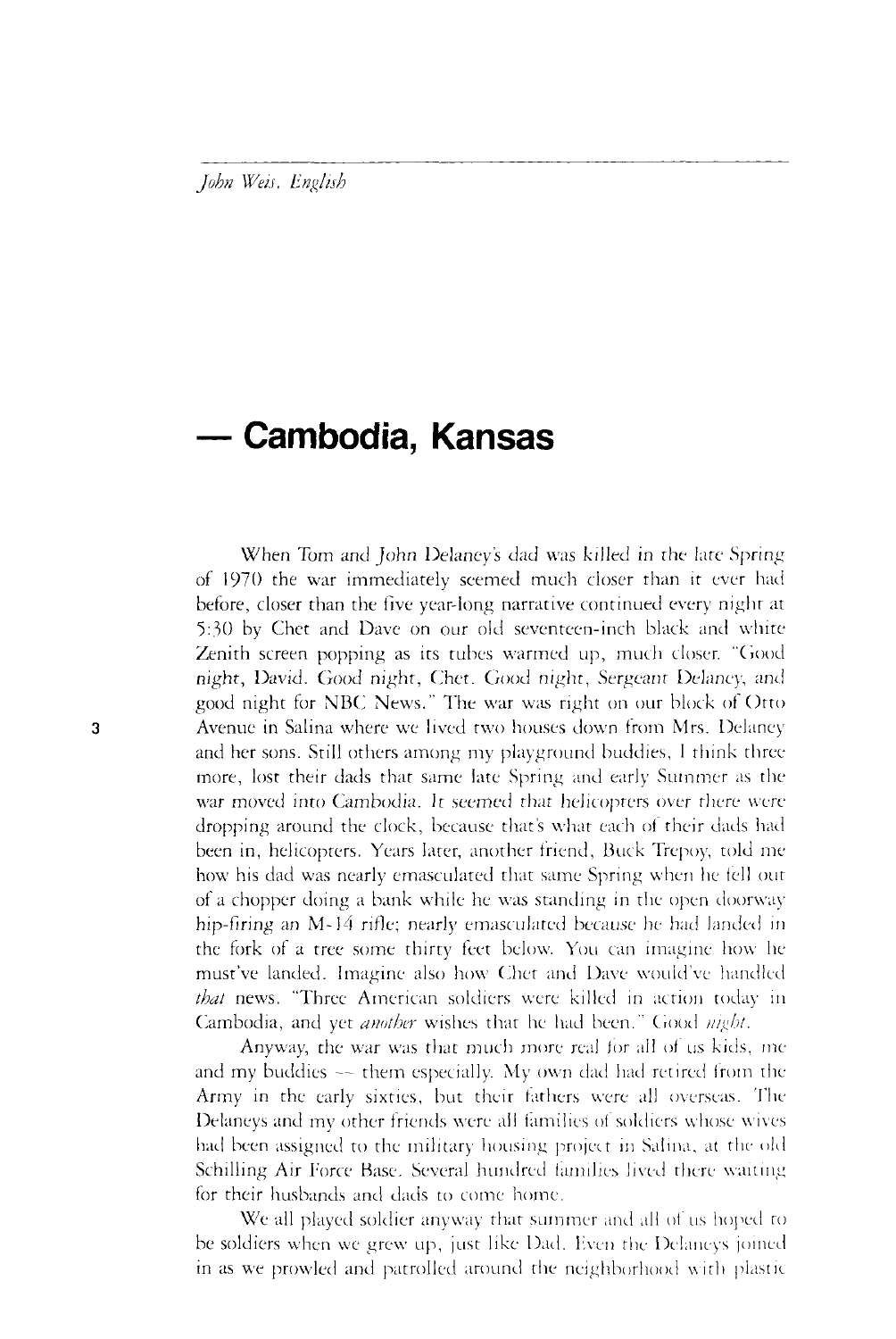cap-firing automatic rifles, some wearing scraps of their dads' old uniforms. I had a plastic Johnny Eagle M-14 that not only used caps but also actually *jired* little spring-loaded plastic bullets and ejected little plastic casings. With it, I was the envy of every kid on the block. All the other guys jusr had plastic M-16's that made a stupid rattling noise and broke easily, just like the real ones, my Dad had laughed.

He'd raught me to crudely aim my rifle, how to hold it with the sling around my left arm and actually *ping* plastic bullets off of little targets in the back yard. Dad was a great shot as the expert marksman badge indicated on the one old khaki uniform he had hanging high up in the back of his closet. 1 was jealous of him for that old badge and really practiced with my plastic rifle till *I* was pretty good too.

So although the war *did* seem like much more of a real thing that other kids' dads didn't come home alive from, it felt like all of us guys had a lot of fun anyway that Summer. Tom and John Delaney only had to stay inside with their mom for a couple of days. Not a month after Sergeant Delaney's death Tom rode his stingray bike by me there on Otto Avenue, grabbed my rifle out of my hands and pedalling up and down the block twice, emptied its plastic magazine right at me, himself with amazing accuracy, laughing his head off, and from a moving bike as well. 1 was very impressed.

The Summer went right on by like that and Fall came on and somewhere in there the fighting stopped in Cambodia or I guess our 4 army went back to Vietnam and the whole war right back into our old seventeen-inch black and white Zenith with Chet and Dave. Also school started, and I was enrolled in Mrs. Bartell's fifth grade class at John F. Kennedy school, just three blocks from home.

I liked Mrs. Bartell a lot and tried like Hell to become class clown, but a good one, not an asshole. And 1 think I made it too because she really seemed to like me also. And what wasn't there to like? 1 was a good kid and a pretty good student, except in Math, which was forgivable. Like most of the other guys my best subjects were history and geography; unlike the others my very best subject was spelling. I was the hottest speller in the class, only once blowing a word in one embarrassing bee when I goofed on rhe word *vacation.* In my confident rush 1 left out the second *a,* spelling instead *faction.* I was much more careful after that, though Mrs. Bartell never bothered me about it.

The one thing 1 *did* do that really bugged Mrs. Bartell was doodle, and I did that a lot. I drew cowboys, many of them, whole notebook pages of them and then I drew cowboys all over the cardboard backs of my Big Chief Tablets. All the time. But the thing was that I never really knew that this bothered her so much, until later, and it really did. I know now that she was so upset with my cowboy doodles and drawings that she eventually did some homework into the matter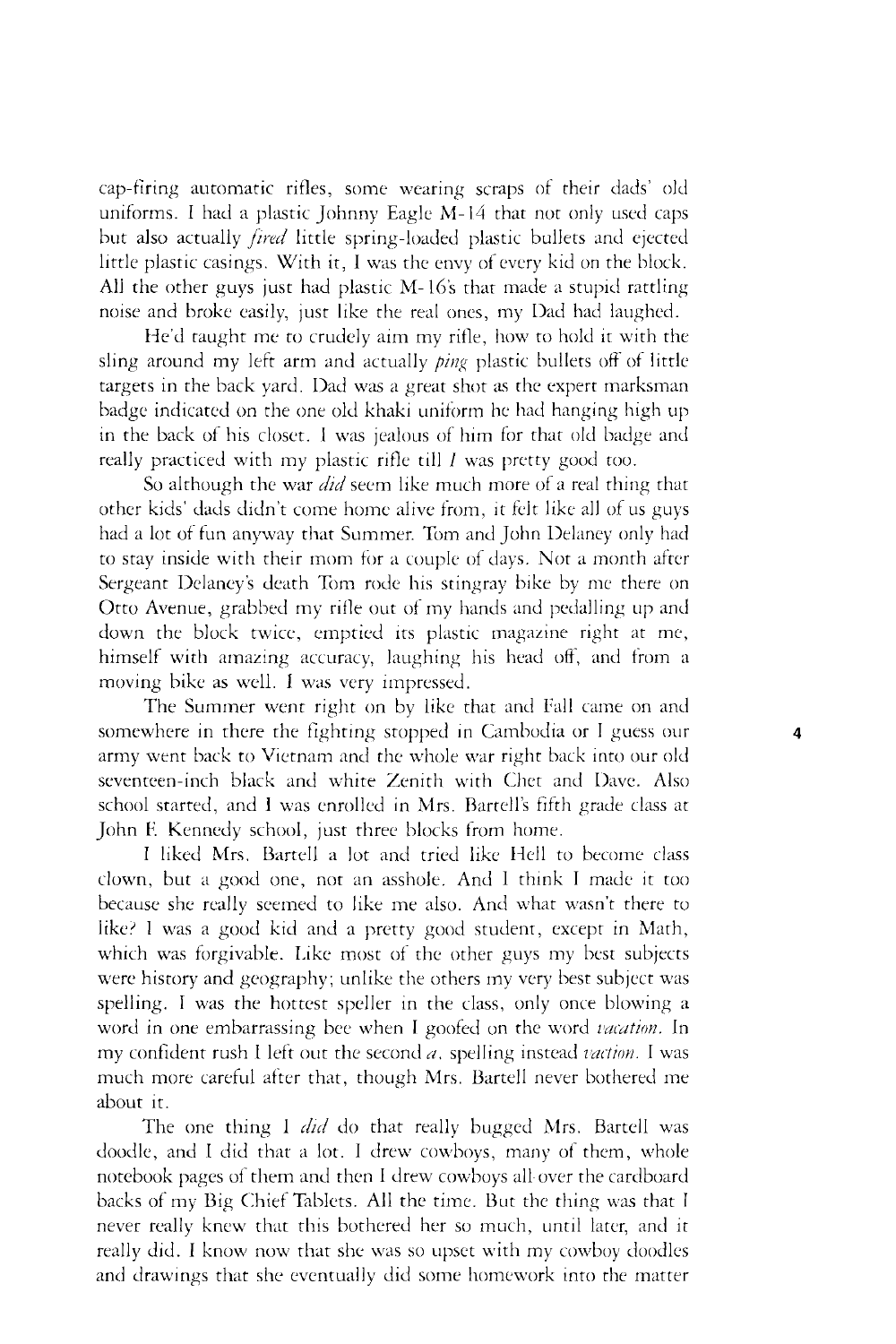and reached a conclusion that now all these years later still makes me shiver and lose sleep and just wonder about the whole thing, the whole September of that year, and particularly the afternoon I spent in Captain Cornell's office and drew pictures for *him.* 

Mrs. Bartell had gone back through one of her books on abnormal behavior in schoolchildren and decided that I was over-aggressive. My obsession with cowboys proved that. Also I fell down a lot. 1 was well over five feet, almost as tall as her, and always tripping and falling. That was a part of it. I was really potentially quite violent she explained to my parents and might someday actually hurt somebody, or even me. At ten years of age I couldn't be responsible for myself, and she certainly couldn't be, but if Mom and Dad didn't do something about this then she would be *jorad* to, and that was all. That was where Captain Cornell came in.

"Draw a picture," Captain Cornell instructed. We were sirting on the carpet of his office, Indian-style on a Monday afternoon of that September.

"Of what?" I asked, looking at him, at how stupid he looked sitting Indian-fashion on the floor in his summer khaki uniform, his black shoes awkwardly tucked under his legs.

"Oh, of a man," he casually replied, looking back at rne, however I appeared to him that afternoon.

5 Mom and Dad had called the base medical dispensary at Schilling after talking with Mrs. Bartell. The medics had looked at me first, given me a brief physical — clothes off and everything, right down to "turn your head and cough." 1 swear it. At ten years old, my short arm was probably nothing of the scale they must've seen in the past, but they were impressed with my hernia scars. I'd forgotten all about them.

> "When did this happen?" the head medic had asked, politely pointing. He had a big and obviously old silver pocket watch dangling out of the pants pocket of his white utilities.

> "When I was three," I'd shrugged proudly with a zip. And they'd sent me to Captain Cornell.

> So I sat on Captain Cornell's carpet and without hardly even thinking drew a picture. I drew a man. I drew a cowboy, boots first, then chaps and gunbelt, vested torso, handle-bar moustache, and an enormous hat.

> Captain Cornell looked at the picture when I was through, nodding like that was just right, just what he wanted. I'd like to remember that he'd even said "good," but I can't.

"Now draw a woman," that's what he'd said.

I thought on this one. I had to because I'd never drawn a woman before. Who in the Hell would I draw? Mom? Mrs. Bartell? I couldn't draw any particular faces and besides, all my cowboys naturally had big noses ro match their moustaches. Neither Mom or Mrs. Bartell had a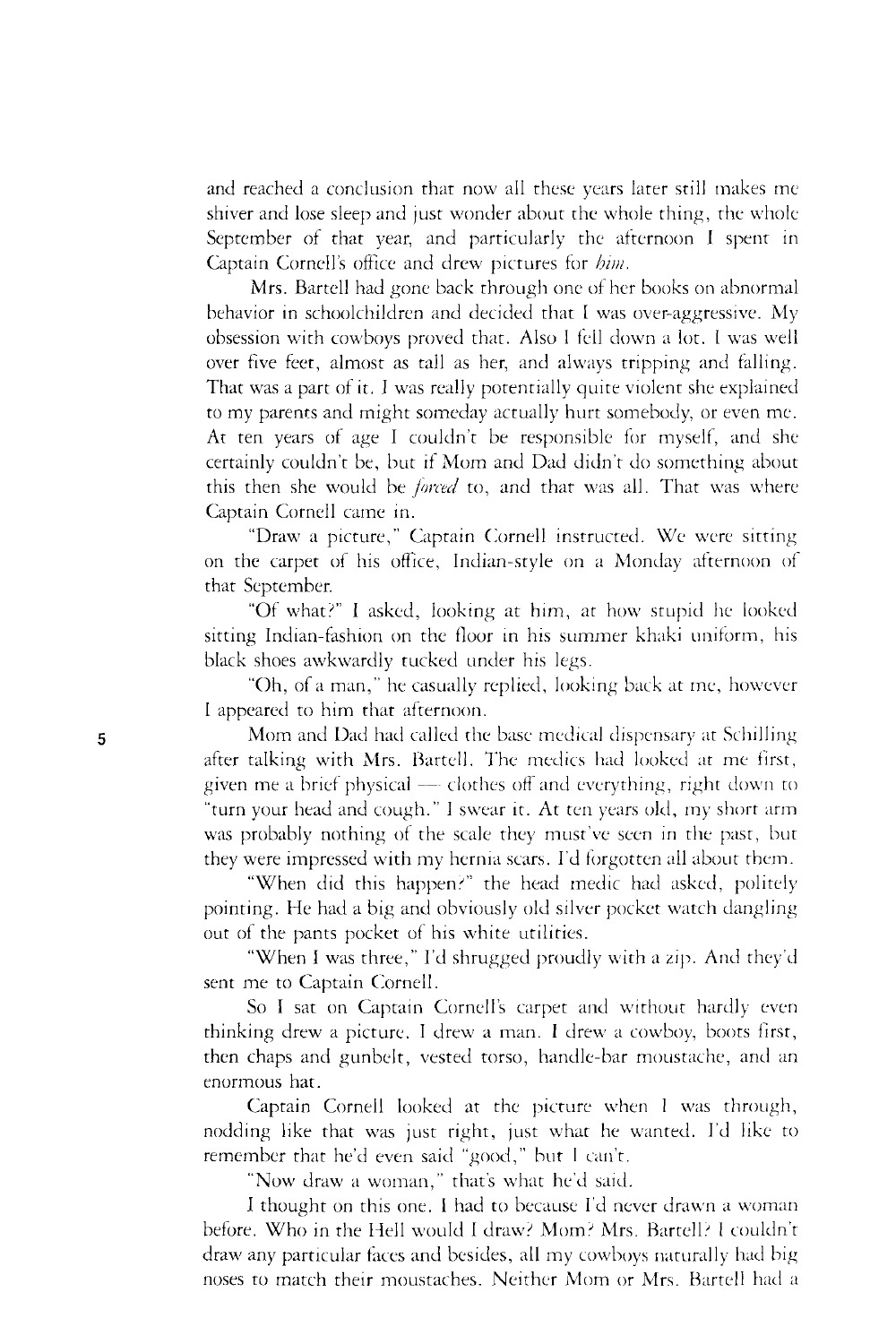big nose, certainly not a moustache.

1 drew a cowboy with a slightly smaller nose, no moustache, and with modest breasts pushing out from beneath his shirt and vest. Modest, not buxom or voluptious, but unmistakeably breasts.

"Click," I'd practically heard it. *Click.* 1 looked across at Captain Cornell as he scrutinized my drawing and then, with a warm smile, me. *Click.* 

"Oh Hell," I thought, looking at him there. "Oh Hell, oh shit, oh fuck, fuck, fuck," I thought as he smiled over to me — words I'd never said bur that were suddenly springing into my head automatically. 1 knew what had happened; 1 knew what 1 had done. 1 knew, I think, what he was thinking. I know *now* that 1 knew because sincethen I've put Psych 103 under my belt and know the theory behind the basic, elementary DAP Test, the Draw *A* Picture Test. I knew I was fucked. *That's* what I thought.

Captain Cornell explained: I had cowboys on the brain — men were cowboys; women were just cowboys with breasts, no moustaches, and smaller noses. Cowboys anyway. Maybe Captain Cornell was a cowboy too?

Well, he wasn't, not by any means, I knew that. He was just him and I hated his guts, sitting there across from me. I wished that I had my trusty Johnny Eagle M-14 with me that 1 could pull it out from behind me and empty its plastic clip of plastic bullets right into his warm-smiling face, which I can really no longer remember, except for that smile. To empty it, ping, ping, ping, laughing at him, like Tom Delaney, I guess. But I didn't have it, of course. So instead Captain Cornell and I went over to the post gymnasium and he gave me my first fencing lesson.

Fencing, Captain Cornell explained to me before we left his office, was a good way to let out all of the built-up aggression a guy just naturally had inside of him. It was real invigorating, he said. And also, he thought it was kind of relaxing too. You felt good when you were done, I'd see that.

So we walked over to the gym, down into its basement and still lower through a pretty confusing chain of stairways, down to a large indoor court of some kind with big mats all over the floor. Here for over an hour Captain Cornell showed me the fundamentals of fencing, the basic movements of parries and thrusts that you had to know just to be able to pick up a foil, it seemed. I learned a variety of French terms that really *did* impress me. And we finally put on masks and with foils in our hands went onto the mat. I had picked a particularly nicelooking foil that had a heavy knuckle guard on it, looking more like a sabre or sword because of this, and we jumped around for a good fifteen minutes, thrusting and parrying, and although I was tall and kind of awkward, I like to think I held my own, for a rookie, anyway.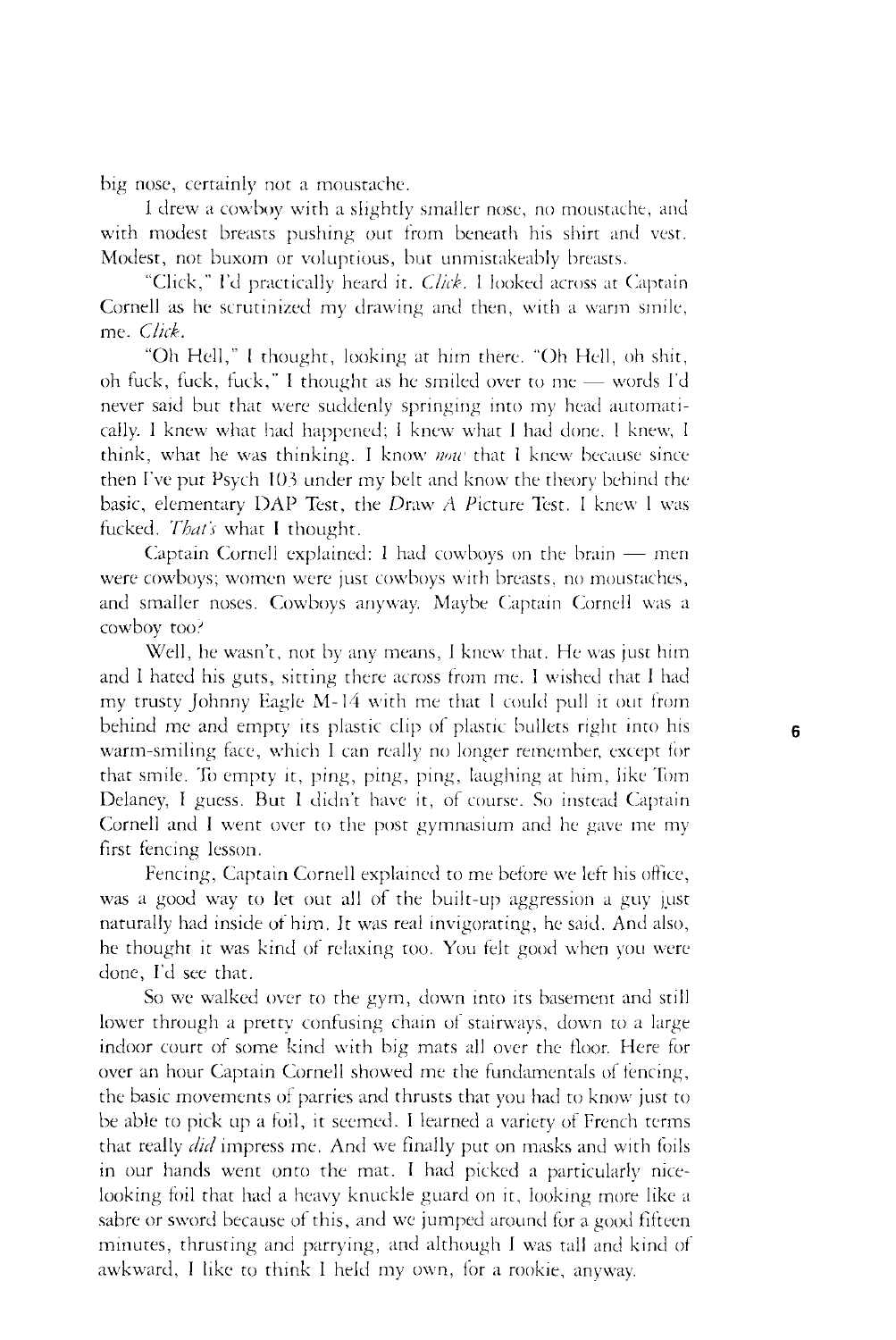But I still didn't like Captain Cornell. I still hated his fucking guts.

Mom, it turned out, knew J would be there at the post gym and was waiting outside for me in her old white Rambler stationwagon. Remember the goofy transmissions those things had? She smiled as she put it in gear there in front of the gym and asked me what kind of an afternoon I'd had. I told her that I'd really had a lot of fun and that Captain Cornell was a real good guy and that he showed me how to fence.

"You know," 1 said, "sword-fight."

She thought that was great. I said 1 thought so too and we drove home like that, just great, and she was so happy and proud of me that she couldn't wait to tell Dad when he got home from work. She really couldn't wait to tell him how I'd made such good friends with Captain Cornell and he was teaching me fencing.

Dad was real proud too. He and Mom both sat across from me at the kitchen table the next day at lunch while I told them all about my first fencing lesson, all the parries and thrusts and how I needed to practice over the next week so that I'd be ready for my second lesson with Captain Cornell next Monday afternoon. They thought that was great.

Dad really did. He stood up from the table, then, and began wondering about what I could use as a foil to practice with for that week. We all worked on this for several minutes and rattled off some possibilities as they came to us. My first idea of Mom's big foot-long German butcher knife was immediately thrown out, along with my idea of Dad's big long standard mechanic's screwdriver. Dad didn't think that we had any dowel rods around the house that would do the trick, and a short search proved this to be true. He'd even ran out to our tin shed behind the house to check.

Then, back again in the kitchen, Dad remembered his barbecuer's rotisserie, the thirty-inch long steel rod with a wooden handle on oneend that went with his barbecuer for chickens and roasts. That would work fine, and it was right there in the kitchen, in the cabinet under the stove. In a second Dad reached down, opened this cabinet and brought out the rotisserie, my foil.

Right there on the spot I put on a little demonstration. With what I thought was real finesse I jumped around the kitchen wielding my foil, showing them what I'd learned so far. They laughed, and Mom clapped her hands because they thought it was all just great.

So for the next week, from that Tuesday on, every afternoon alter school I danced and jumped all around our back yard there on Otto Avenue, practicing my parries and thrusts, trying not to throw in a lot of trashy Hollywood stuff, being serious about it. My Johnny Fagle M-14 was stacked in my closet, and there were no more cowboy

 $\overline{7}$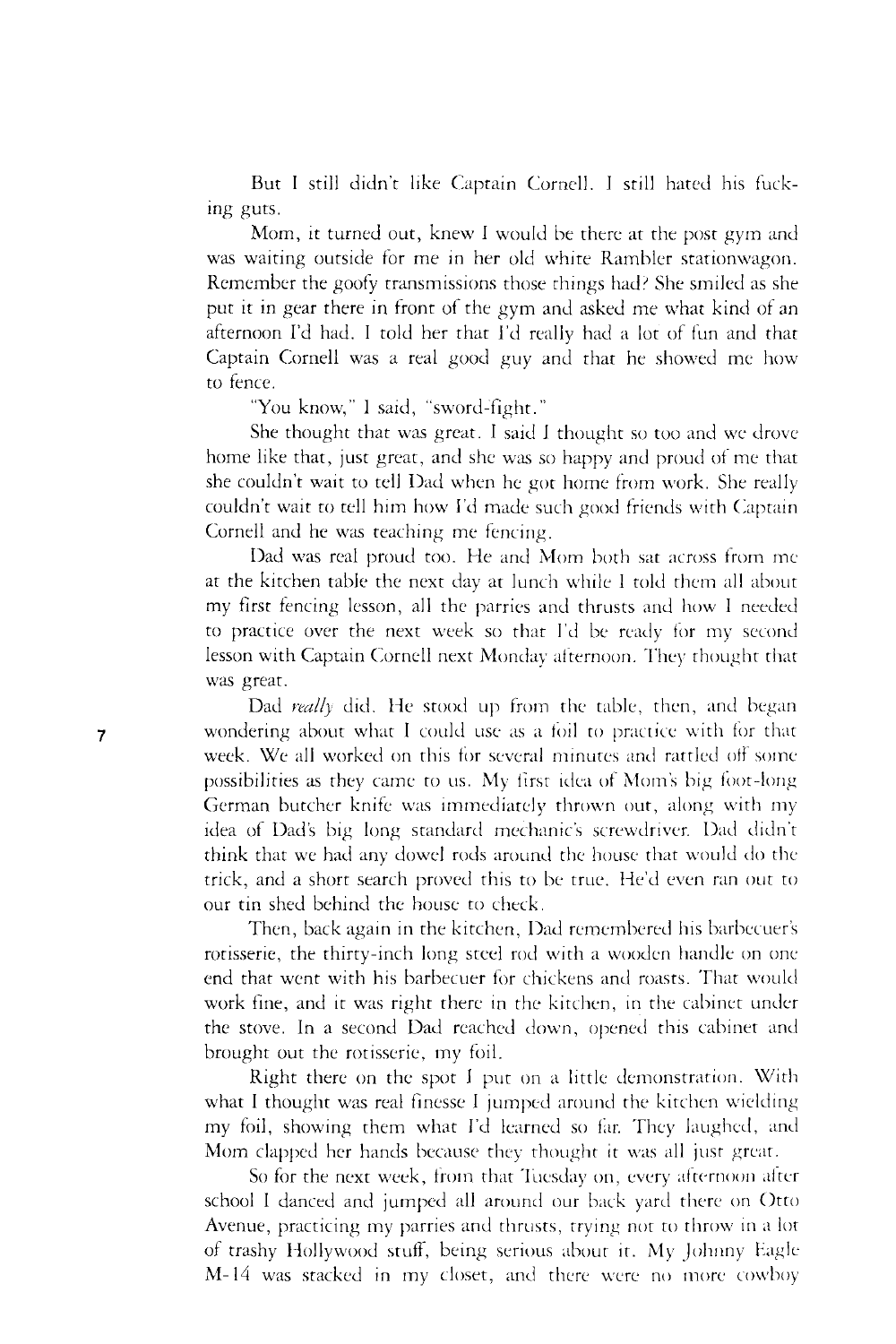doodles in the classroom. It was serious now, fencing, and I had to be ready for Captain Cornell who would be waiting for me at the post gym at Schilling Monday afternoon, after school.

And 1 *was* ready for him, you bet, when Monday afternoon rolled back around. 1 was master of the rotissene, had mastered it, it surely five, maybe ten times heavier than the average foil. Heavy *not* down in the handle where it might've been more important, but heavy along its length, its thirty inches of stainless steel, shiny as Hell from when Dad had cleaned it with steel wool after the last time he'd used it, on a chicken or a roast. And that was the sort of treatment 1 had in mind for Captain Cornell that same afternoon. First 1 would slash through that damn mask at his face and that fucking smile of his, that first. And then, next, in just my second move, and alter the first it would be easy, I would thrust up and into his damn khaki gut — run him through, skewer him, and *that* would be it. *Boy* would he be surprised. Dead on the mat with his mask slashed, him disembowelled and dead. "Wasted," was the word the Delaney boys used. I'd tear my own mask off, throw it down at him, and also hurl my rotisserie or foil down at his corpse, dead, and say with a bitter laugh, *"There.'"* 

Mom dropped me off from her Rambler in front of the gym at four o'clock or so that Monday after school. 1 walked up the sidewalk and into the place. It really was a Hell of a building. The Army had really knocked themselves out when they built it back in the forties and **8** then in the fifties the Air Force had come along and done even more, adding on a new wing with more basketball courts and deepening the basement to include a huge fallout shelter. It was immense, there was no doubt about that.

That afternoon the place was full to capacity it seemed with kids and soldiers and airmen, busy in every room, running around in sweatsuits and basketball outfits — busy with just about every indoor sport imagineable. I began walking down the first flight of stairs I found, on my way to the room down there where Captain Cornell would be waiting for me after a week. I walked down the first couple of stairways to where an Air Force sergeant was trying to organize a bunch of kids roughly my age, each with a bow and a tubular quiver of arrows on his back. This wasn't the right place.

And I'll go ahead and tell you now that I never did find him. I never saw Captain Cornell again. I went down every side hallway J could find in that gymnasium. 1 saw what seemed like hundreds of kids and soldiers and airmen shooting baskets, playing handball, wrestling, practicing archery, everything. But I never found Captain Cornell. And finally after about forty-five minutes I quit looking. I walked back up all the stairways to the foyer of the gym and waited for Mom to show up out front in her Rambler at five o'clock to pick me up. She was right on time.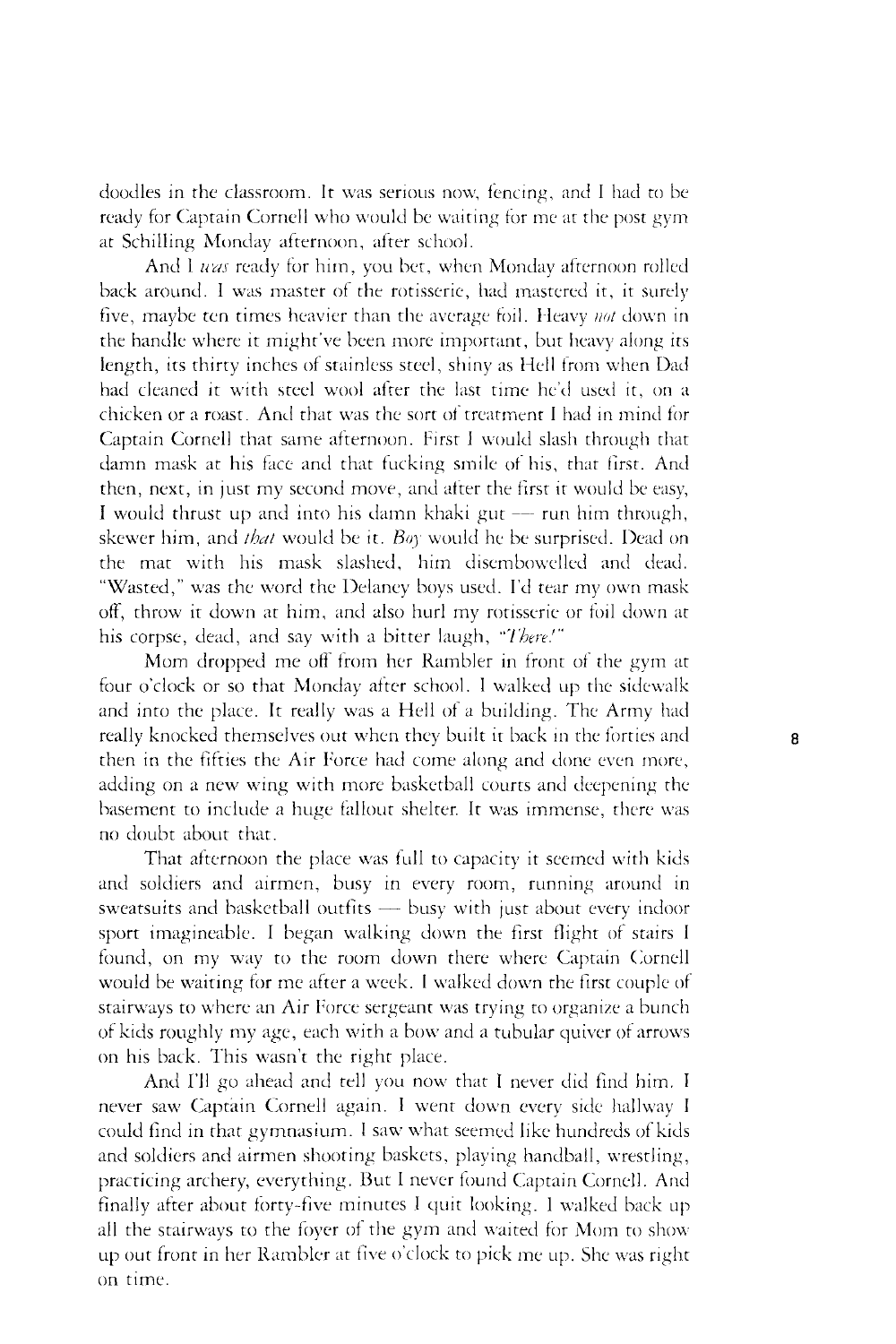As 1 got into the stationwagon she slipped the car into gear and smiled over at me, both at the same time.

"Well how did it go?" she asked and looked back onto the road, Jumper Road I believe it was, as she pulled out away from the curb.

"It was okay," I said and looked down at the floor mat and my feet down there.

She looked at me there on the wide seat beside her and paused for a moment before shifting again, just looking at me.

"Okay?" she asked.

"Yeah, I guess so," and I looked up to the jagged metal lock on the glove compartment where my sister Sara had cut her head open years before when we'd been tailgated at Fort Sill.

"You don't really want to go back, do you?" We were at a stop sign there on Jumper Road, a four-way stop.

"No," I said, but 1 couldn't look at her. I think I looked at the ashtray. And I never did go back.

Well, of course, two years and about three or four months later the American war in Vietnam was all over anyway, in Vietnam, and it turned out Cambodia and Laos also, 1 think. And about three years and some months after that it was all *really* over. But back before this last, back when the last of my buddies' dads were coming home, on the night in January when it ended, we had a little Pepsi Cola party in my 9 room there in our house on Otto Avenue, me and one of the three or so guys that were still around, Dennis Schmidt. Dennis had even brought a National Geographic map of Southeast Asia along. His dad was somewhere in Thailand, where there wasn't much fighting.

> Although I kept on doodling cowboys now and then, I never dragged my plastic Johnny Eagle M-14 out of the closet again. As it happened in the November after my session with Captain Cornell, my cousin Kenny broke the leading portion of the barrel off, just above the stacking swivel, and also cracked the sliding bolt cover over the breech — my cousin Kenny whose dad had died in the Mekong Delta a horrible death of mutilations still not talked about in the family. The sergeant who'd escorted the casket out from Frisco, at the time, tried to get Dad to drink with him. "Come on, Top. What the Hell." Dad wouldn't. Anyway, I wasn't home when Kenny broke it. And it's still in the same closet, probably all gray with dust and lint by now. In there with the air rifle 1 never tried to kill anything with and my old Winchester twenty-two that I never *could* kill anything with.

> But still, all these years later, every now and then — not a half dozen times total  $-1$  allow myself a sort of primal howl. It's on those awful nights or terrible cold mornings when I'm all alone and havemaybe had too much beer that this happens. I let myself have just this one brief and pleasurably frightening revenge fantasy played out like on a seventeen-inch black and white Zenith in my head. I finally go